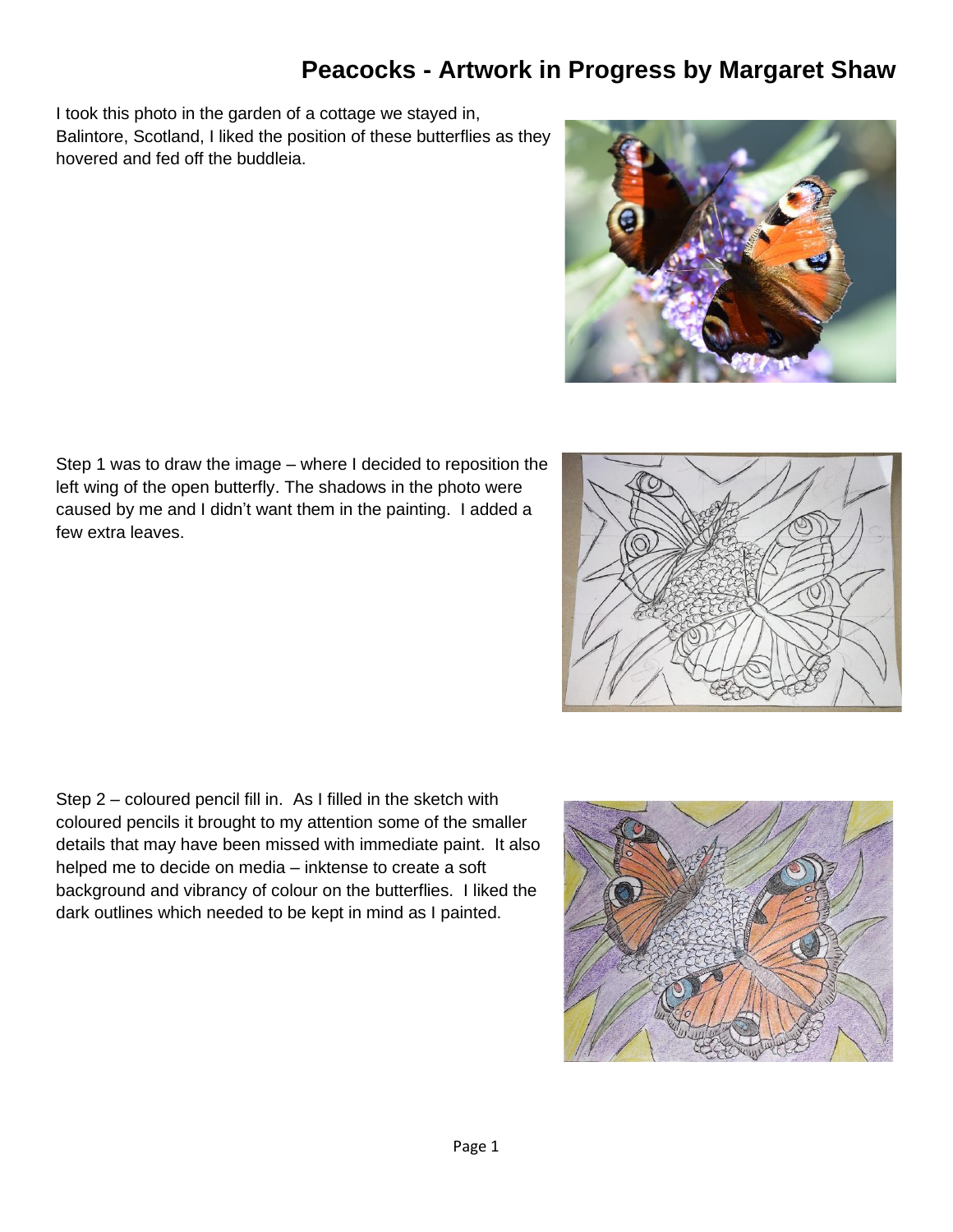Transferred the image to watercolour paper (twice as the first time I hadn't left enough stretched paper to fit the image in). Then painted the background, building up and mingling two greens, a mustard yellow and some neutral grey until I was happy with the effect. Painted carefully around the edges of the flower and the butterflies.

Put the orange dots in for the flower middles, then painted round the dots with light purple and again round the light purple with a darker purple. Very intricate work which took some time. Started work on the butterflies with reds. Working from orange/red to a primary red by mixing these colours together and painting each section of the wings individually.

For the right wing on the left butterfly added some browns to the red mixture to create darker shades.





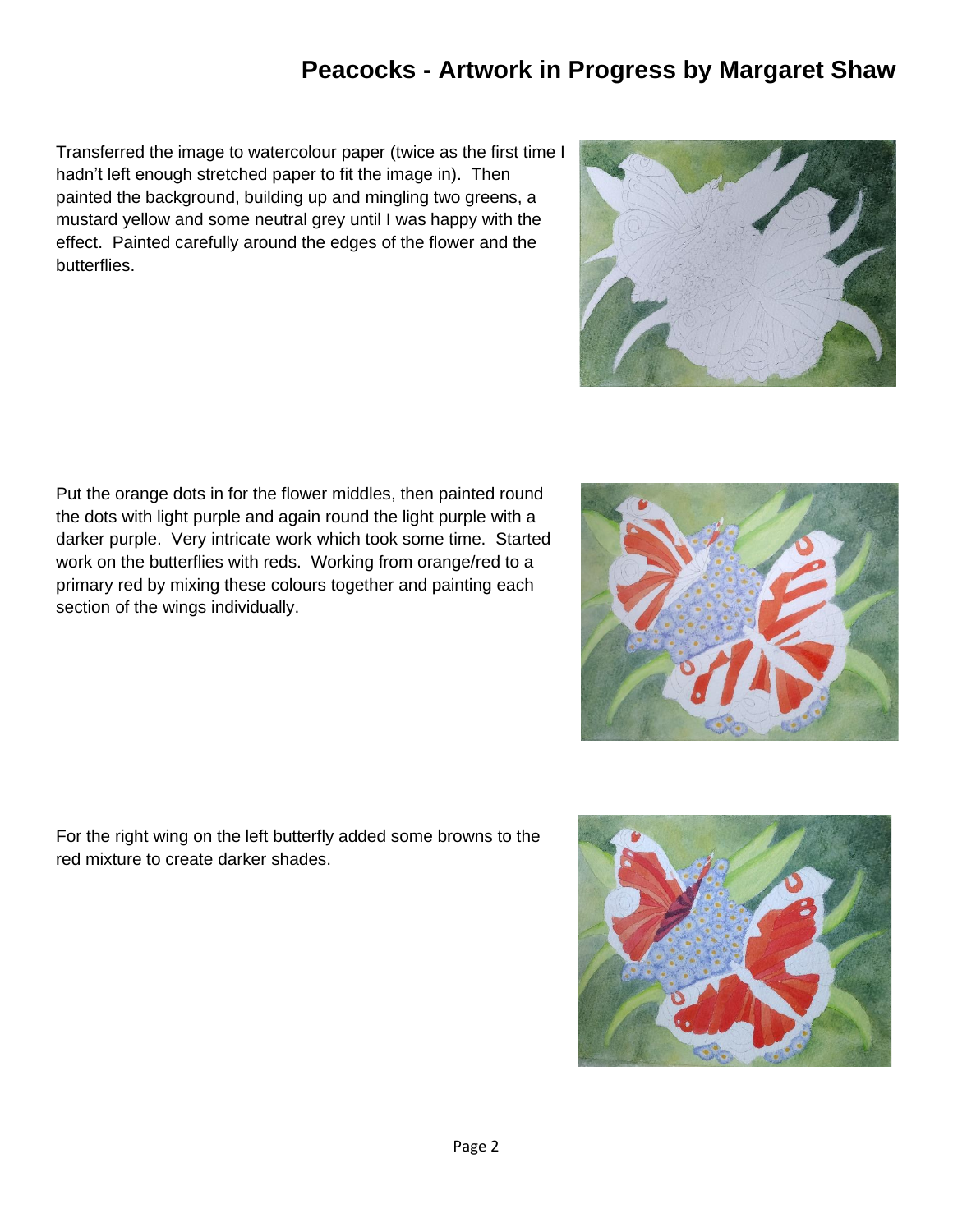Blocked in the blue and blacks and put fine lines along the wing edges with brows and the red/orange. Painted the bodies with the wing edge brown and tipped with the blue

Before commencing on more details, decied that I didn't like the stripes I'd put through the top wing eyes, so some lifting

the bodies with fine lines of darker brown and made the tip

darker blue.

and re-whitening occurred (with white gouache). Darkended

With the painting complete, it was time to decide on the outlines. I went for it. Starting with black on the butterflies, it made them pop. I also outlined the leaves and the flowers with darker shades of the green and the purple, using the inktense as undiluted as possible.